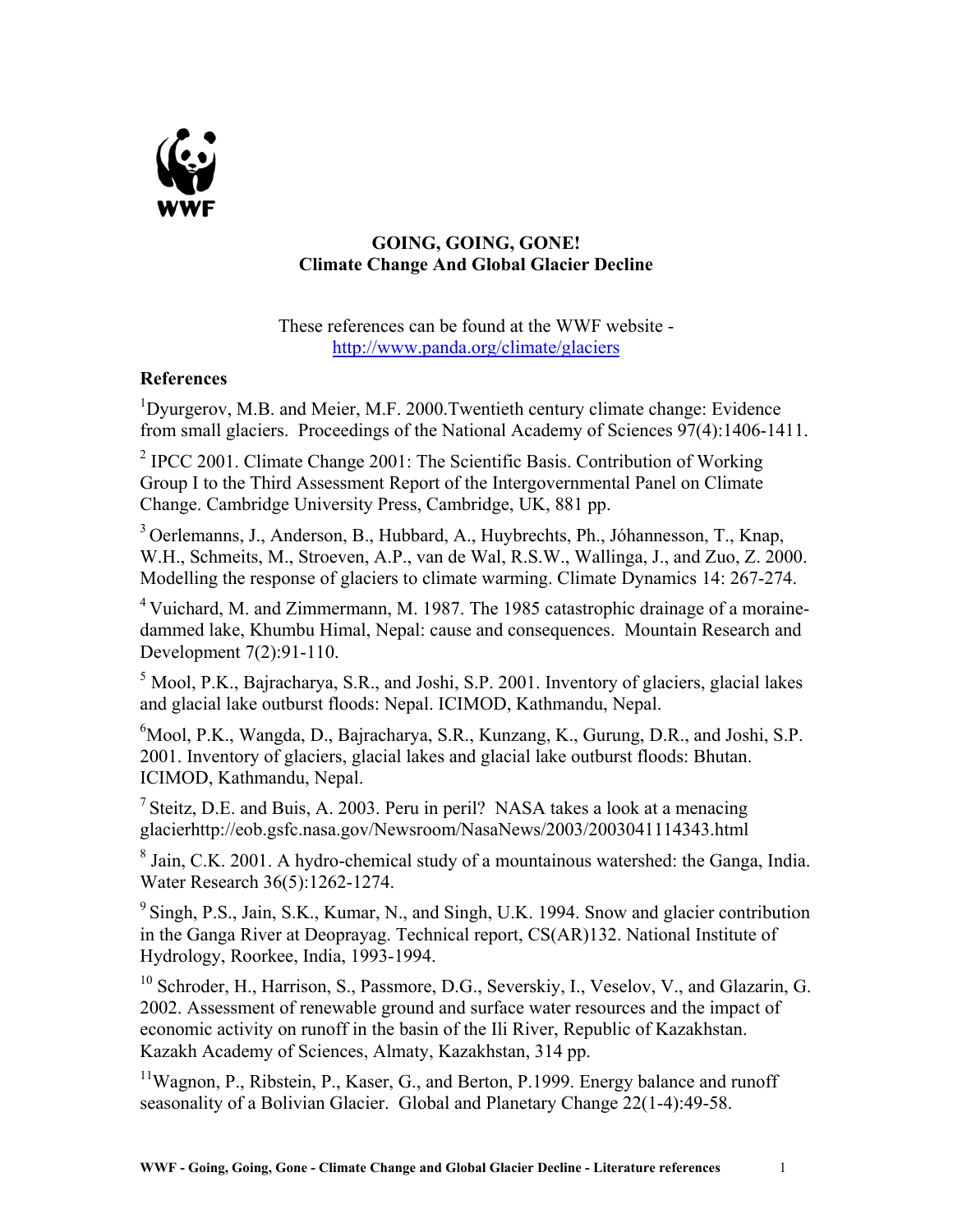<sup>12</sup> Liniger, H., Weingartner, R., and Grosjean, M. 1998. Mountains of the World: Water Towers for the 21<sup>st</sup> Century. Mountain Agenda, Berne, Switzerland.

<sup>13</sup> Arendt, A.A., Echelmeyer, K.A., Harrision, W.D., Lingle, C.S., and Valentine, V.B. 2002. Rapid wastage of Alaska glaciers and their contribution to rising sea level. Science 297:382-386.

<sup>14</sup> Rignot, E., Rivera, A., and Casassa, G. 2003. Contribution of the Patagonia Icefields of South America to sea level rise. Science 302,:434-437.

<sup>15</sup> Douglas, B.C. 1995. Global sea level change: Determination and interpretation. Reviews of Geophysics, 33 Suppl.

<sup>16</sup> Nicholls, R.J., Mimura, N., and Topping, J.C. 1995. Climate change in south and southeast Asia: some implications for coastal areas. Journal of Global Environmental Engineering 1:137-154.

<sup>17</sup> Blais, J.M., Schindler, D.W., Muir, D.C.G., Sharp, M., Donald, D., Lafreniére, M., Braekevelt, E., and Strachan, M.J. 2001. Melting glaciers: a major source of persistent organochlorines to subalpine Bow Lake in Banff National Park, Canada. Ambio 30(7): 410-415.

<sup>18</sup> Haeberli, W. and Beniston, M. 1998. Climate change and its impacts on glaciers and permafrost in the Alps. Ambio 27(4):258-265.

<sup>19</sup> Thompson, L.G., Mosley-Thompson, E., Davis, M.E., Henderson, K.A., Brecher, H.H., Zagorodnov, V.S., Mashiotta, T.A., Lin, P.-N., Mikhalenko, V.N., Hardy, D.R., and Beer, J. 2002. Kilimanjaro ice core records: evidence of Holocene climate change in tropical Africa. Science 298:589-593.

 $20$  Hastenrath, S. 1993. Toward the satellite monitoring of glacier changes on Mount Kenya. Annals of Glaciology 17:245-249.

 $^{21}$  Kaser, G. and Osmaston, H. 2002. Tropical Glaciers. Cambridge University Press, Cambridge, UK, 207 pp.

<sup>22</sup> Ageta, Y. and Iwata, S. 1999. The Assessment of Glacier Lake Outburst Flood (GLOF) in Bhutan. Japan/Bhutan: Institute of Hydrospheric-Atmospheric Sciences of Nagoya University, Department of Geography of Tokyo Metropolitan University, and Geological Survey of Bhutan. Report of Japan-Bhutan Joint Research 1998.

 $^{23}$  Khromova, T.E., Dyurgerov, M.B., and Barry, R.G. 2003. Late-twentieth century changes in glacier extent in the Ak-shirak Range, Central Asia, determined from historical data and ASTER imagery. Geophysical Research Letters 30(16): HLS 2/1-2/5.

 $^{24}$  Haeberli, W., Hoezle, M., and Bösch, H., eds.1996. Glacier mass balance bulletin no. 4. IAHS (ICSI)/UNEP/UNESCO, World Glacier Monitoring Service, Zurich, Switzerland.

<sup>25</sup> Hastenrath, S. and Ames, A. 1995. Recession of Yanamarey Glacier in Cordillera Blanca, Peru, during the  $20^{th}$  Century. Journal of Glaciology 41:191-196.

<sup>26</sup> Kaser, G., Ames, A., and Zamora, M. 1990. Glacier fluctuations and climate in the Cordillera Blanca, Peru. Annals of Glaciology 14:136-140.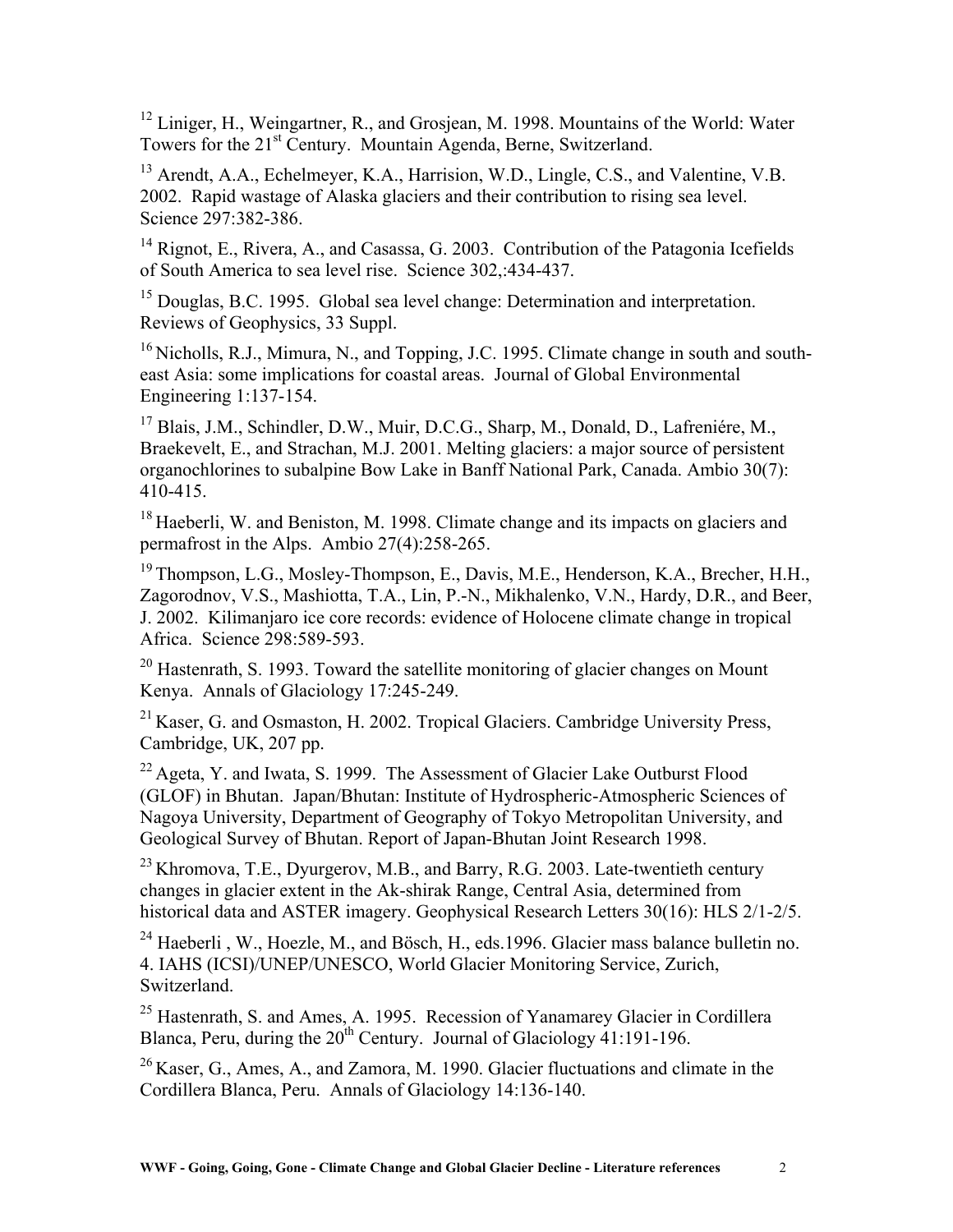$27$  Francou, B., Ramirez, E., Caceres, B., and Mendoza, J. 2000. Glacier evolution in the tropical Andes during the last decades of the 20<sup>th</sup> century: Chacaltaya, Bolivia, and Antizana, Ecuador. Ambio 29(7):416-422.

28 Lliboutry, L. 1998. Glaciers of Chile and Argentina. *In* Satellite Image Atlas of Glaciers of the World: South America (eds. R.S. Williams, Jr. and J.R. Ferrigno). U.S. Government Printing Office, Washington, D.C., USA, pp. I109-I206.

<sup>29</sup> Key, C.H., Fagre, D.B., and Menicke, R.K. 2002. Glacier retreat in Glacier National Park, Montana*. In* Satellite Image Atlas of Glaciers of the World: North America (eds. R.S. Williams Jr. and J.G. Ferrigno). U.S. Government Printing Office, Washington, D.C., USA, pp. J365-J376.

<sup>30</sup> Hall, M.H.P. and Fagre, D.B. 2003. Modeled climate-induced glacier change in Glacier National Park, 1850-2100. BioScience 53(2):131-140.

<sup>31</sup> Luckman, B. and Kavanagh, T. 2000. Impact of climate fluctuations on mountain environments in the Canadian Rockies. Ambio 29(7):371-380.

<sup>32</sup> Hodge, S.M., Trabant, D.C., Krimmel, R.M., Heinrichs, T.A., March, R.S., and Josberger, E.G. 1998. Climate variations and changes in mass of three glaciers in western North America. Journal of Climate 11, 2161-2179.

<sup>33</sup> Prentice, M.L. 2003. Changes in New Guinea's glaciers from 1936 to 2000. Report to the World Wildlife Fund.

<sup>33</sup> Prentice, M.L. and Maryunani, K., 2002, The History Of The Carstensz Glaciers, Papua Province, Indonesia From 1936 To 2000 And Relations To Climate Change. A Report to PT. Freeport Indonesia.

<sup>34</sup> Peterson, J.A. Hope, G.S., and Mitton, R. 1973. Recession of snow and ice fields in Irian Jaya, Republic of Indonesia. Zeitschrift für Gletscherkunde und Glazialgeologie 9:73-87.

<sup>35</sup> Chinn, T.J. 1996. New Zealand glacier responses to climate change of the past century. New Zealand Journal of Geology and Geophysics 39:415-428.

<sup>36</sup> Jania, J. and Hagen, J.O., eds. 1996. Mass balance of Arctic glaciers. IASC Report No. 5. International Arctic Science Committee, Oslo, Norway.

<sup>37</sup> Dickey, J.O., Marcus, S.L., de Viron, O., and Fukumori, I. 2002. Recent Earth oblateness variations: unraveling climate and postglacial rebound effects. Science 298:1975-1977.

38 Zwally, H.J., Abdalati, W., Herring, T., Larson, K., Saba, J., and Steffen, K. 2002. Surface melt-induced acceleration of Greenland ice-sheet flow. Science 297:218-222.

<sup>39</sup> Rignot, E. and Jacobs, S.S. 2002. Rapid bottom melting widespread near Antaractic ice sheet grounding lines. Science 296:2020-2023.

40 De Angelis, H. and Skvarca, P. 2003. Glacier surge after ice shelf collapse. Science 299:1560-1562.

<sup>41</sup> Van Vliet, G.B. 1993. Status concerns for the "global" population of Kittlitz's Murrelet: is the "Glacier Murrelet" receding? Pacific Seabird Group 20: 15-16.